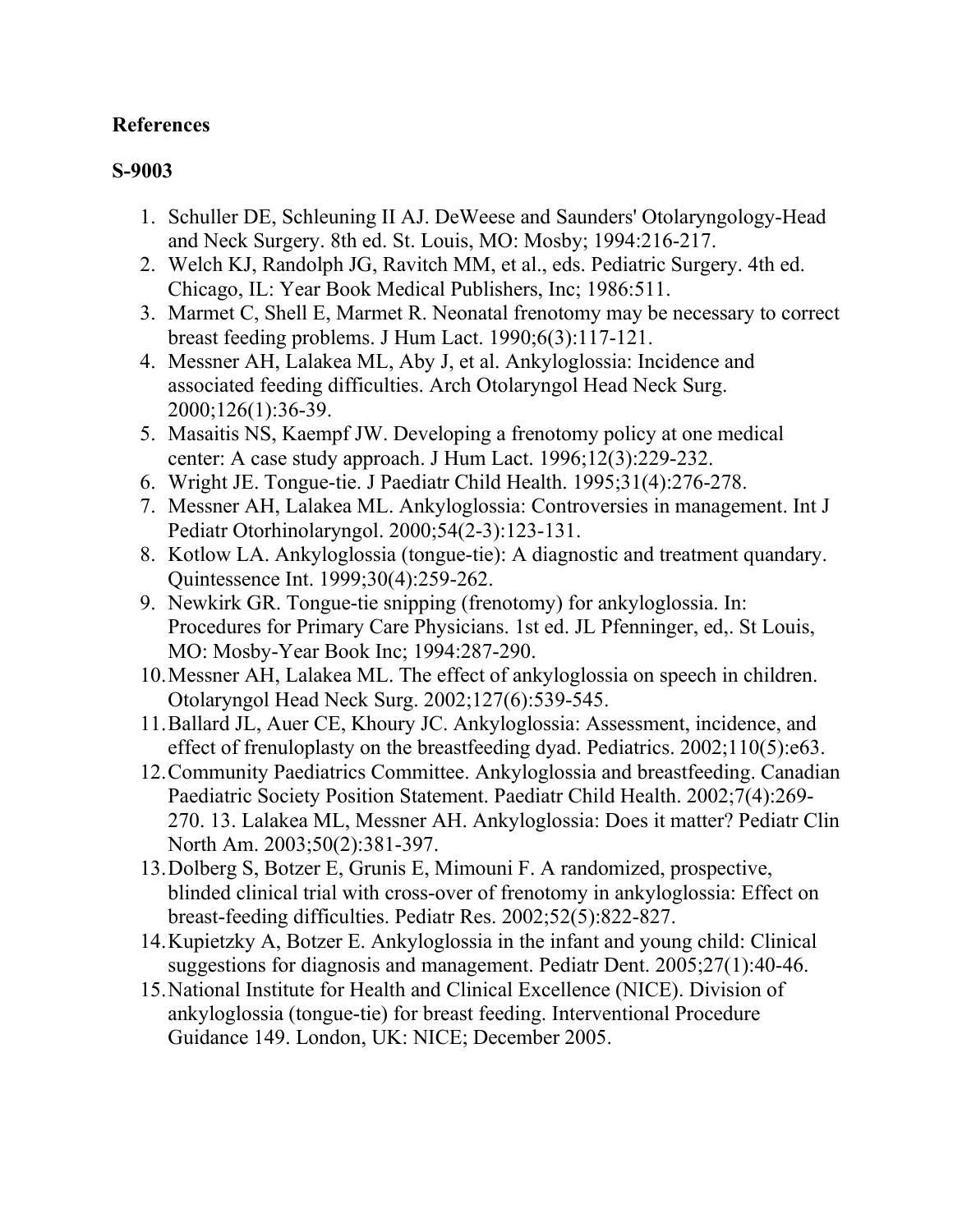- 16.Dollberg S, Botzer E, Grunis E, Mimouni FB. Immediate nipple pain relief after frenotomy in breast-fed infants with ankyloglossia: A randomized, prospective study. J Pediatr Surg. 2006;41(9):1598-1600.
- 17.Segal LM, Stephenson R, Dawes M, Feldman P. Prevalence, diagnosis, and treatment of ankyloglossia: Methodologic review. Can Fam Physician. 2007;53(6):1027-1033.
- 18.Aras MH, Göregen M, Güngörmüş M, Akgül HM. Comparison of diode laser and Er:YAG lasers in the treatment of ankyloglossia. Photomed Laser Surg. 2010;28(2):173-177.
- 19.American Academy of Pediatric Dentistry (AAPD). Guideline on pediatric oral surgery. Chicago, IL: American Academy of Pediatric Dentistry (AAPD); 2010.
- 20.Pie-Sanchez J, Espana-Tost AJ, Arnabat-Domínguez J, Gay-Escoda C. Comparative study of upper lip frenectomy with the CO2 laser versus the Er, Cr:YSGG laser. Med Oral Patol Oral Cir Bucal. 2012;17(2):e228-e232.
- 21.Buryk M, Bloom D, Shope T. Efficacy of neonatal release of ankyloglossia: A randomized trial. Pediatrics. 2011;128(2):280-288.
- 22.Rowan-Legg A; Community Paediatrics Committee, Canadian Paediatrics Society. Ankyloglossia and breastfeeding. Position Statement. Ottawa, ON: Canadian Paediatric Society; April 1, 2011 (reaffirmed February 1, 2014).
- 23.Olivi G, Signore A, Olivi M, Genovese MD. Lingual frenectomy: Functional evaluation and new therapeutical approach. Eur J Paediatr Dent. 2012;13(2):101-106.
- 24.Steehler MW, Steehler MK, Harley EH. A retrospective review of frenotomy in neonates and infants with feeding difficulties. Int J Pediatr Otorhinolaryngol. 2012;76(9):1236-1240.
- 25.O'Callahan C, Macary S, Clemente S. The effects of office-based frenotomy for anterior and posterior ankyloglossia on breastfeeding. Int J Pediatr Otorhinolaryngol. 2013;77(5):827- 832.
- 26.Reddy NR, Marudhappan Y, Devi R, Narang S. Clipping the (tongue) tie. J Indian Soc Periodontol. 2014;18(3):395-398.
- 27.Ito Y. Does frenotomy improve breast-feeding difficulties in infants with ankyloglossia? Pediatr Int. 2014;56(4):497-505.
- 28.Toner D, Giordano T, Handler SD. Office frenotomy for neonates: Resolving dysphagia, parental satisfaction and cost-effectiveness. ORL Head Neck Nurs. 2014;32(2):6-7. Page 13 of 16 3/5/2020
- 29.Webb AN, Hao W, Hong P. The effect of tongue-tie division on breastfeeding and speech articulation: A systematic review. Int J Pediatr Otorhinolaryngol. 2013;77(5):635-646.
- 30.Brookes A, Bowley DM. Tongue tie: The evidence for frenotomy. Early Hum Dev. 2014;90 (11):765-768.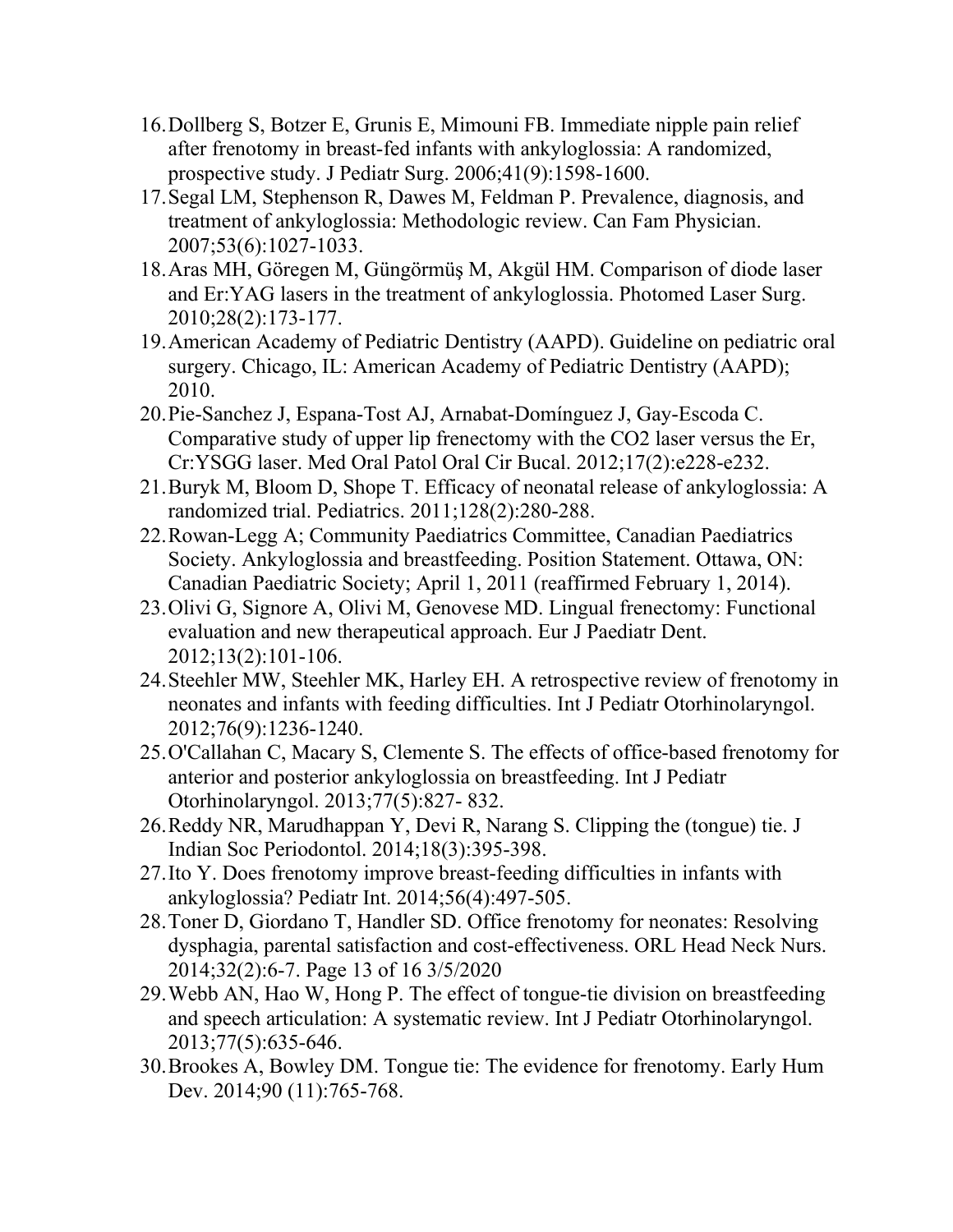- 31.Chinnadurai S, Francis DO, Epstein RA, et al. Treatment of ankyloglossia for reasons other than breastfeeding: A systematic review. Pediatrics. 2015;135(6):e1467-e1474.
- 32.Francis DO, Chinnadurai S, Morad A, et al. Treatments for ankyloglossia and ankyloglossia with concomitant lip-tie. Comparative Effectiveness Reviews, No. 149. Report No.: 15- EHC011-EF. Rockville, MD: Agency for Healthcare Research and Quality (AHRQ); May 2015.
- 33.Veyssiere A, Kun-Darbois JD, Paulus C, et al. Diagnosis and management of ankyloglossia in young children. Rev Stomatol Chir Maxillofac Chir Orale. 2015;116(4):215-220.
- 34.Ovental A, Marom R, Botzer E, et al. Using topical benzocaine before lingual frenotomy did not reduce crying and should be discouraged. Acta Paediatr. 2014;103(7):780-782.
- 35.Ferres-Amat E, Pastor-Vera T, Ferres-Amat E, et al. Multidisciplinary management of ankyloglossia in childhood. Treatment of 101 cases. A protocol. Med Oral Patol Oral Cir Bucal. 2016a;21(1):e39-e47.
- 36.Ferres-Amat E, Pastor-Vera T, Rodríguez-Alessi P, et al. Management of ankyloglossia and breastfeeding difficulties in the newborn: Breastfeeding sessions, myofunctional therapy, and frenotomy. Case Rep Pediatr. 2016b;2016:3010594.
- 37.Canadian Agency for Drugs and Technologies in Health (CADTH). Frenectomy for the correction of ankyloglossia: A review of clinical effectiveness and guidelines. CADTH Rapid Response Reports. Ottawa, ON: Canadian Agency for Drugs and Technologies in Health; June 2016.
- 38.Shavit I, Peri-Front Y, Rosen-Walther A, et al. A randomized trial to evaluate the effect of two topical anesthetics on pain response during frenotomy in young infants. Pain Med. 2017;18(2):356-362.
- 39.Komori S, Matsumoto K, Matsuo K, et al. Clinical study of laser treatment for frenectomy of pediatric patients. Int J Clin Pediatr Dent. 2017;10(3):272-277.
- 40.O'Shea JE, Foster JP, O'Donnell CP, et al. Frenotomy for tongue-tie in newborn infants. Cochrane Database Syst Rev. 2017;3:CD011065.
- 41.Muldoon K, Gallagher L, McGuinness D, Smith V. Effect of frenotomy on breastfeeding variables in infants with ankyloglossia (tongue-tie): A prospective before and after cohort study. BMC Pregnancy Childbirth. 2017;17(1):373.
- 42.Olivi M, Genovese MD, Olivi G. Laser labial frenectomy: A simplified and predictable technique. Retrospective clinical study. Eur J Paediatr Dent. 2018;19(1):56-60.
- 43.Belmehdi A, Harti KE, Wady WE. Ankyloglossia as an oral functional problem and its surgical management. Dent Med Probl. 2018;55(2):213-216.